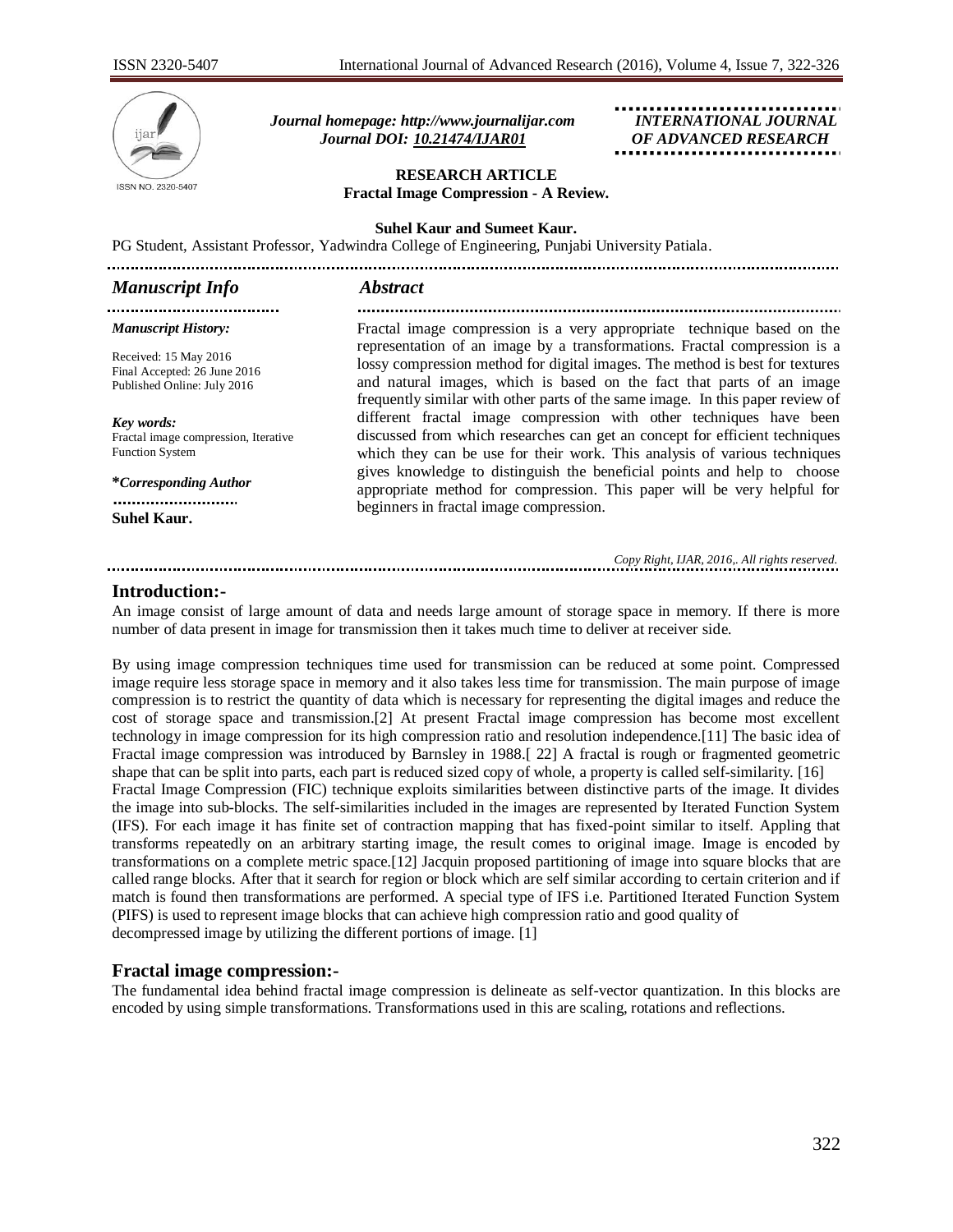

In this approach, region or portion of image is searched in rest of the whole image, to discover a suitable portion which is similar in a statistical manner. [19] This technique is a search process which consist of three steps: partitioning the image into blocks, search the blocks which are similar with each other and, if match is discovered then transformations are carried out.

Self-similarity is basic property of fractals. Self-similarity shows that small parts of the image appear like large parts of same image. The search for this similarity forms the principal of fractal compression scheme. To find selfsimilarity in other parts of image, it is divided into blocks. This is major part of fractal encoding techniques.[11] Figure 1 shows some of the self–similar portions in Lena image, there is a reflection of the hat in the mirror. The reflected portion can be acquire using an transformations of a small portion of her hat. Parts of her shoulder are almost alike and a portion of the reflection of the hat in the mirror is similar to a smaller part of her hat.[21]



**Fig 1:-** Self-similarity in Lena image

The difference in fig is that the whole image is not self-similar, but portions of the image are self- similar with absolute transformed parts of itself.

An IFS consists of a set of affine transformations. An input image can essentially be represented by a series of IFS codes. In this way, a compression ratio 10000:1 can be achieved .[22] For fractal image compression an image is defined by fractals rather than pixels. Each fractal is represented by unique IFS that consist of a group of affine transformations.[13]

The structure of Partitioned Iterated Function System **(**PIFS) codes is nearly same as IFS codes but the only difference is that PIFS code is acquired and applied to particular part of an image instead of whole image.

Fractal image coding is based on partitioning of the original image into non-overlapping regions/portions called range blocks and overlapping regions/portions called domains blocks. For each range block, the best matching domain block can discovered by transformations Wi is of the form as follows in equation(1)

| $Wi\begin{bmatrix} x\\ y\\ z\end{bmatrix} = \begin{bmatrix} ai&bi&0\\ ci&di&0\\ 0&0&si \end{bmatrix} \begin{bmatrix} x\\ y\\ z\end{bmatrix} + \begin{bmatrix} ei\\ fi\\oi \end{bmatrix}$ |  |  |
|------------------------------------------------------------------------------------------------------------------------------------------------------------------------------------------|--|--|
|                                                                                                                                                                                          |  |  |

Where si regulate the contrast and oi regulate the brightness and ai, bi, ci, di, ei, fi denote the eight symmetries such as identity, rotation around +90º, rotation around +180º, rotation around -90º, reflection almost mid-vertical axis, reflection almost mid-horizontal axis, reflection almost first diagonal and reflection almost second diagonal. [8] Transformations such as scaling, translation, rotating, sharing, scaling etc and adjustment of brightness/contrast are used on the domain block to get the best match.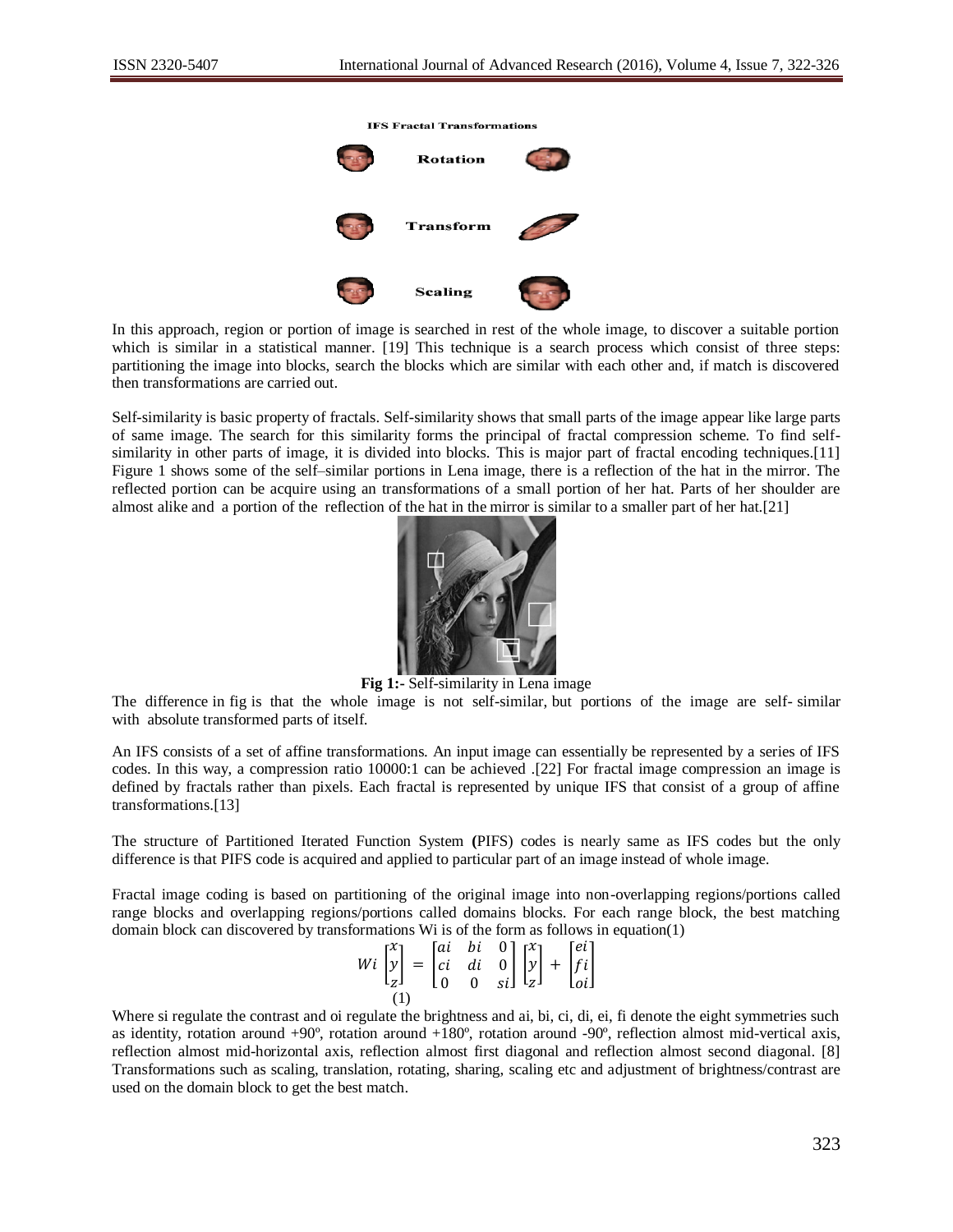

**Fig 2:-** The transform between domain block (*Di*) and range block (*Rj*) when *Wi* applied to the *Di* should get something that is very close to *Rj*.

The most significant of the encoding image is to discover contractive maps *Wi* that minimize the distances between R*i* and corresponding *Di* see Figure 2 [11]

## **Literature review:-**

**Rasha Adel Ibrahim** et al.[2015] has proposed " An Enhanced Fractal Image Compression Integrating Quantized Quadtrees and Entropy Coding". They introduces an improved model integrating quantized quad trees and entropy coding used for fractal image compression. Quantized quad tree method divides the quantized original gray level image into various blocks depending on a threshold value. Entropy coding is used to enhance the compression quality. They compared their proposed algorithm with previous algorithms which show that the proposed compression approach can reduce the encoding time. There is also a very small increase in retrieve image's quality and compression ratio.

**Umesh B. Kodgule and B A. Sonkamble [2015]** has proposed " Discrete Wavelet Transform based Fractal Image Compression using Parallel Approach". In this paper parallel algorithm for fractal image compression using NVIDIA's GPGPU is proposed. Novel discrete wavelet transform based feature detection is used to reduce the number of block comparisons. DWT and Parallel block classification and comparison method is prepared into the fractal image compression to speed up the encoder. Experimental results show that the visual effect is better and the average speed up ratio of proposed method over full search method is good as compare to other.

**Ming-Sheng Wu** [2014] has proposed " Genetic algorithm based on discrete wavelet transformation for fractal image compression". A genetic algorithm (GA) based on discrete wavelet transformation (DWT) is proposed to overcome the liability of the time-consuming for the fractal encoder. Experiments show that, using the same number of MSE computations, the PSNR of the proposed GA method is reduced 0.29 to 0.47 dB in comparison with the SGA method. Furthermore, at the encoding time, the proposed GA method is 100 times faster than the full search method, while the penalty of recover image quality is somewhat acceptable.

**Shweta Pandey and Megha Seth [2014]** has proposed " Hybrid Fractal Image Compression Using Quadtree Decomposition with Huffman Coding ". Quadtree is used to make various blocks of the image. Huffman coding is used to compress the image. Comparative analysis process evaluates the performance of each dimension and acquires which format of image provides the highest performance in fractal image compression. They analyzed and that the png and jpeg image work well with this proposed method but this method is not suitable for bitmap image format. So, this method is done for color images that take more encoding time but achieve high compression ratio and better PSNR value.

**Chandan Singh Rawat and Sukadev Meher** [2013] has proposed " A Hybrid Image Compression Scheme using DCT and Fractal Image Compression". DCT is used to compress the image and fractal image compression is used to reduce the repetitive compressions of analogous blocks. Given image is encoded and decoded by Huffman coding. Implementation results shows the efficiency of proposed algorithm in compressing the color images. They have also done comparative analysis of their algorithm with known image compression standard JPEG with particular image qualities. They have concluded that proposed technique has successfully compressed the images with high PSNR value, SSIM index and the UIQI value.

Comparison Table of previous research work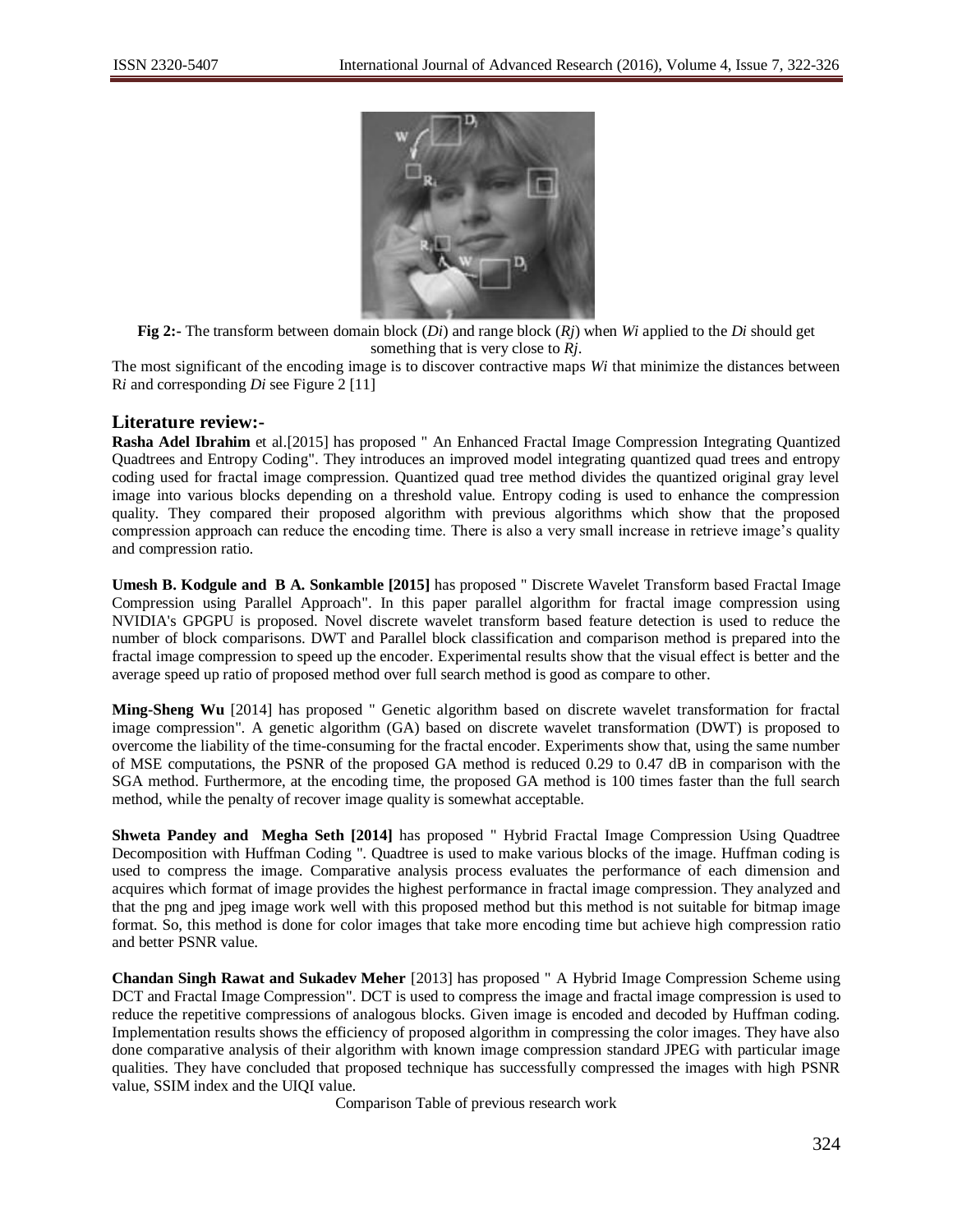| S.No.            | <b>Name of Author</b>     | <b>Technique Used</b>               | <b>Result</b>                      |
|------------------|---------------------------|-------------------------------------|------------------------------------|
| 1.               | Rasha Adel Ibrahim et.al. | Quadtree and entropy coding         | algorithm<br>Proposed<br>decreases |
|                  | [2015]                    |                                     | encoding time                      |
| 2.               | Umesh B. Kodgule and B A  | Wavelet Transformation<br>Discrete  | They recovered that visual effect  |
|                  | Sonkamble [2015]          | using parallel approach             | and average speed up ratio is good |
|                  |                           |                                     | as compare to other methods.       |
| 3.               | Ming-Sheng Wu [2014]      | Genetic algorithm using<br>Discrete | The proposed GA method is 100      |
|                  |                           | <b>Wavelet Transform</b>            | times faster than the full search  |
|                  |                           |                                     | method. PSNR value is reduced in   |
|                  |                           |                                     | comparison with SGA method         |
| $\overline{4}$ . | Chandan Singh Rawat and   | Discrete Cosine Transformation      | Proposed method has high PSNR,     |
|                  | Sukadev Meher [2013]      |                                     | SSIM, UIQI value of compressed     |
|                  |                           |                                     | images                             |

# **Conclusion:-**

This paper represents the concept of Fractal image compression and various technologies used with Fractal image compression used by various author . All the compression techniques are useful in their related areas and every day new compression technique is developing which gives better compression ratio. This review paper gives clear idea about basic compression techniques.

# **References:-**

- 1. Rasha Adel Ibrahim et al. " An Enhanced Fractal Image Compression Integrating Quantized Quadtree and Entropy Coding" IEEE 2015
- 2. R.Praisline Jasmi et al. " Comparison of Image Compression Techniques using Huffman coding, DWT and Fractal Algorithm" IEEE 2015
- 3. Swalpa Kumar Roy, Samir Kumar Bandyopadhay et al. " Statistical Analysis of Fractal Image Coding and Fixed Size Partitioning Scheme" Global Journal of Computer Science and Technology: F Graphics & Vision, Volume 15, Issue 3, 2015
- 4. Umesh B. Kodgule, B A. Sonkamble " Discrete Wavelet Transform based Fractal Image Compression using Parallel Approach" International Journal of Computer Applications, Volume 122 – No.16, July 2015
- 5. Khobragade P. B., Thakare S. S." Image Compression Techniques- A Review" International Journal of Computer Science and Information Technologies, Vol. 5, 2014
- 6. Preeti Banerjee , Deepak Kumar Xaxa " Designing and Implementation of Efficient DCT Domain Based Fractal Image Compression Technique Using Quadtree Algorithm" International Journal of Engineering Research & Technology, Vol. 3 Issue 4, April - 2014
- 7. Ming-Sheng Wu " Genetic algorithm based on discrete wavelet transformation for fractal image compression" Elsevier , 2014
- 8. Veenadevi.S.V , A.G.Ananth " Fractal Image Compression of Satellite Color Imageries Using Variable Size of Range Block" International Journal of Image Processing, Volume 8, Issue 1, 2014
- 9. Shweta Pandey, Megha Seth " Hybrid Fractal Image Compression Using Quadtree Decomposition with Huffman Coding" International Journal of Science and Research, Volume 3 Issue 6, June 2014
- 10. Sonal Chawla, Meenakshi Beri " Image Compression Techniques: A Review" International Journal of Computer Science and Mobile Computing, Vol.3 Issue.8, August- 2014,
- 11. Taha mohammed Hasan et al. " An Adaptive Fractal Image Compression" International Journal of Computer Science Issues, Vol. 10, Issue 2, March 2013
- 12. A.K. Sahoo, A. Deshlahra , "Analysis of Image Compression Methods Based On Transform and Fractal Coding", National Inst. of Technology , Rourkela, May- 2013.
- 13. Dr. K. Kuppusamy, R.Ilackiya " Fractal Image Compression & Algorithmic Techniques " International Journal of Computer & Trends ,Volume3 Issue4 , May 2013
- 14. Chandan Singh Rawat , Sukadev Meher " A Hybrid Image Compression Scheme using DCT and Fractal Image Compression" The International Arab Journal of Information Technology, Vol. 10, No. 6, November 2013
- 15. Roshni S. Khedgaonkar, Shailesh D. Kamble " Application of Quadtree Partitioning in Fractal Image Compression using Error Based Approach" IOSR Journal of Engineering, Vol. 2 Issue 1, Jan.2012
- 16. Veenadevi.S.V et al. "Fractal Image Compression using Quadtree and Huffman coding " Signal & Image Processing : An International Journal ,Vol.3, No.2, April 2012